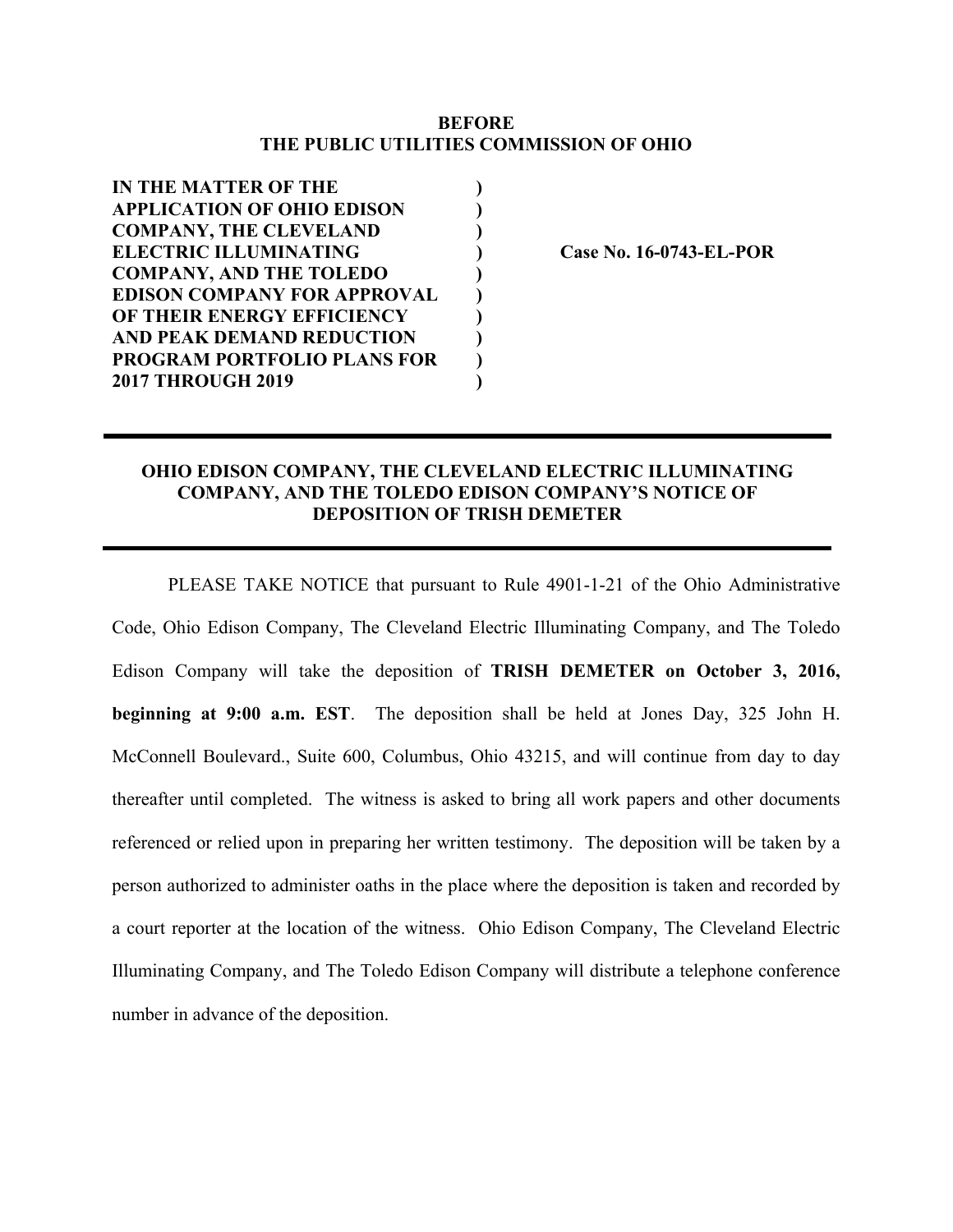Respectfully submitted,

*/s/ Erika Ostrowski* 

Carrie M. Dunn (#0076952) Erika Ostrowski (#0084579) Counsel of Record FIRSTENERGY SERVICE COMPANY 76 South Main Street Akron, Ohio 44308 Telephone: 330-384-5803 Facsimile: 330-384-3875 cdunn@firstenergycorp.com eostrowski@firstenergycorp.com

Kathy J. Kolich (#0038555) KOLICH & ASSOCIATES, LLC 1521 Hightower Drive Uniontown, Ohio 44685 Telephone: 330-316-2378 kjklaw@yahoo.com

Michael R. Gladman (#0059797) JONES DAY 325 John H. Hall McConnell Blvd. Suite 600 Columbus, Ohio 43215 Telephone: 614-281-3865 Facsimile: 614-451-4196 mrgladman@jonesday.com

*Attorneys for Applicant Ohio Edison Company, The Cleveland Electric Illuminating Company, and The Toledo Edison Company*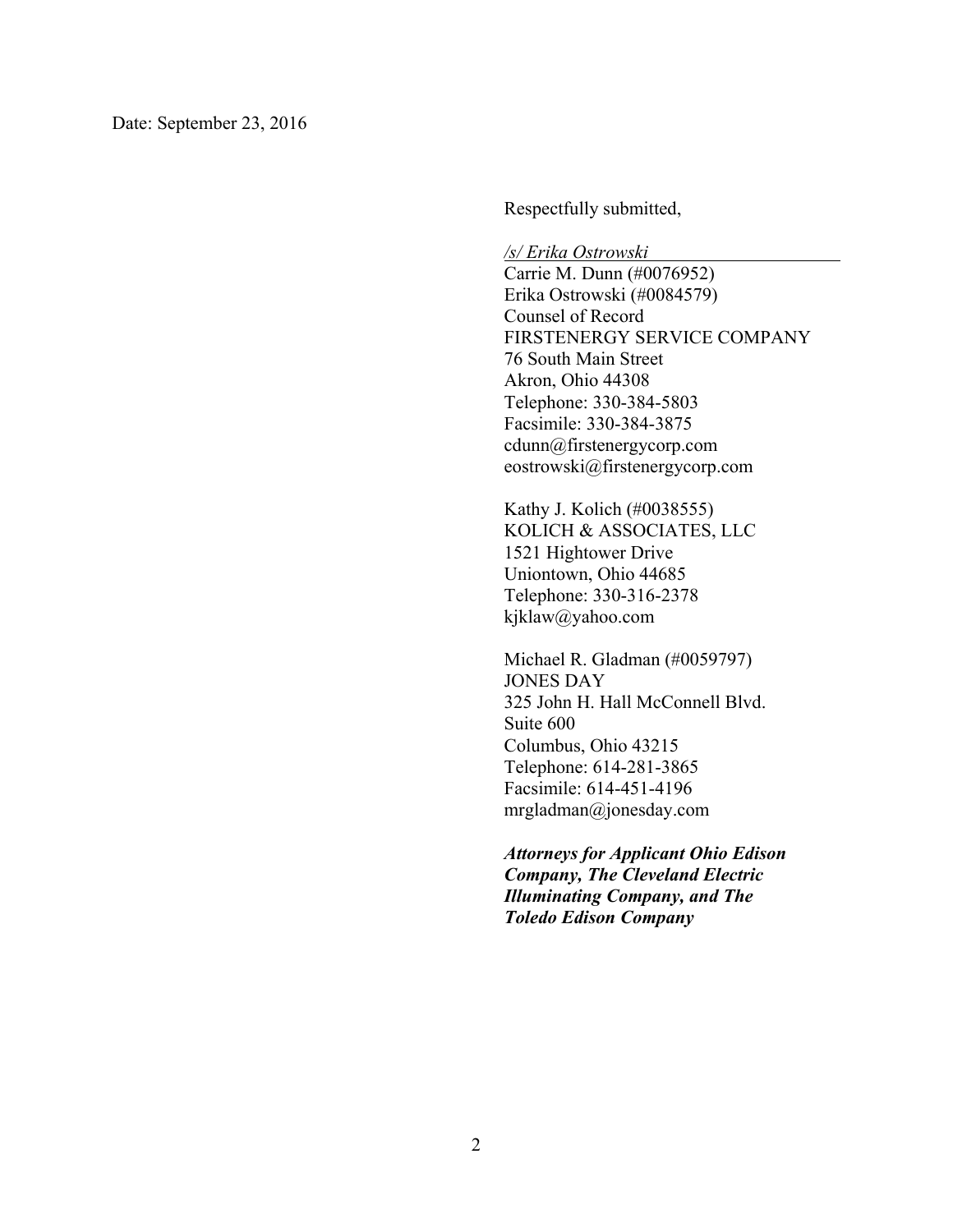## **CERTIFICATE OF SERVICE**

 I hereby certify that a copy of the foregoing *Notice of Deposition of Trish Demeter* will be served on this 23rd day of September, 2016 by the Commission's e-filing system to the parties who have electronically subscribed to this case and via electronic mail upon the following counsel of record:

| Colleen L. Mooney                                    | <b>Robert Dove</b>                                                      |
|------------------------------------------------------|-------------------------------------------------------------------------|
| $\underline{\text{cmooney}(a)}$ ohiopartners.org     | rdove@attorneydove.com                                                  |
| Ohio Partners for Affordable Energy                  | <b>Natural Resources Defense Council</b>                                |
| <b>Christopher Healey</b>                            | Kimberly W. Bojko                                                       |
| Christopher.healy@occ.ohio.gov                       | bojko@carpenterlipps.com                                                |
| Dane Stinson<br>DStinson@bricker.com                 | Danielle Ghiloni Walter<br>ghiloni@carperterlipps.com                   |
| Deb J. Bingham<br>$bingham@$ , occ. state. oh. us    | Ohio Manufacturers Association Energy Group                             |
| <b>Ohio Consumers' Counsel</b>                       |                                                                         |
| Madeline P. Fleisher                                 | Matthew R. Pritchard                                                    |
| mfleisher@elpc.org                                   | mpritchard@mwncmh.com                                                   |
| Robert Kelter<br>rkelter@elpc.org                    | Samuel Randazzo<br>$sam@m$ wncmh.com                                    |
| <b>Environmental Law and Policy Center</b>           | Industrial Energy Users of Ohio                                         |
| Ryan P. O'Rourke                                     | Richard L. Sites                                                        |
| O'Rourke@carpenterlipps.com                          | ricks@ohanet.org                                                        |
| Cheryl Smith<br>$\sinith(\omega)$ carpenterlipps.com | Matthew W. Warnock<br>mwarnock@bricker.com                              |
| Counsel for The Kroger Company                       | Dylan F. Borchers                                                       |
|                                                      | dborchers@bricker.com                                                   |
|                                                      | Teresa Orahood<br>torahood@bricker.com<br>The Ohio Hospital Association |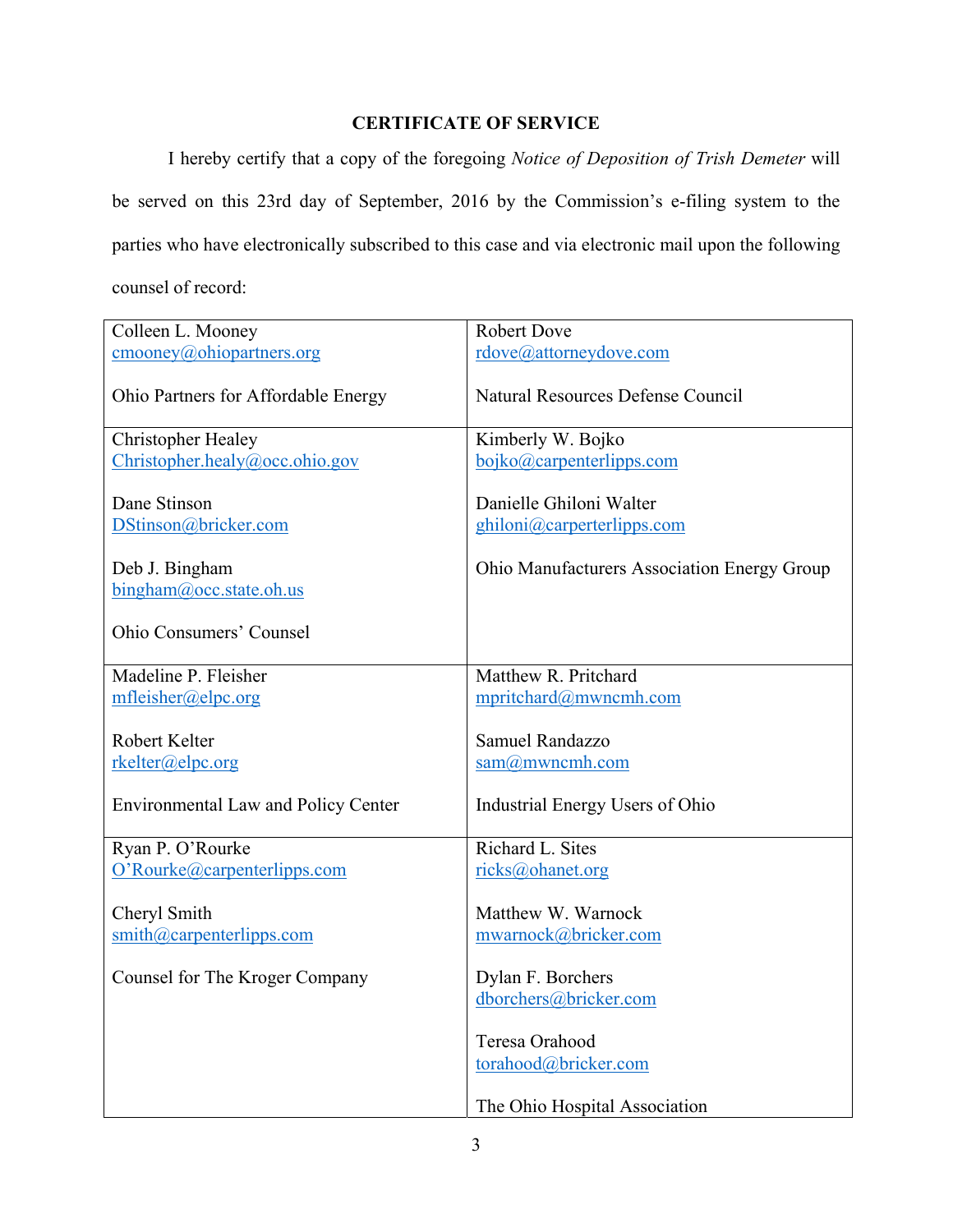| Joseph E. Oliker                    | Trent A. Dougherty                        |
|-------------------------------------|-------------------------------------------|
| joliker@igsenergy.com               | tdougherty@theoec.org                     |
|                                     |                                           |
| <b>IGS</b> Energy                   | Miranda Leppla                            |
|                                     | mleppla@theoec.org                        |
|                                     |                                           |
|                                     | <b>Ohio Environmental Council</b>         |
|                                     |                                           |
| John Finnigan                       | Christopher J. Allwein                    |
| jfinnigan@edf.org                   | callwein@keglerbrown.com                  |
|                                     |                                           |
| <b>Environmental Defense Fund</b>   | Energy Management Solutions, Inc.         |
|                                     |                                           |
| Joel E. Sechler                     | Natalia Messenger                         |
| sechler@carpenterlipps.com          | Natalia.Messenger@ohioattorneygeneral.gov |
|                                     |                                           |
| Gregory J. Poulos                   | <b>Tonnetta Scott</b>                     |
| Gpoulo@enernoc.com                  | Tometta.scott@ohioattorneygeneral.gov     |
|                                     |                                           |
| EnerNOC, Inc.                       | Ohio Attorney General for PUCO Staff      |
|                                     |                                           |
|                                     |                                           |
| Debra Hight                         |                                           |
| Debra.Hight@puc.state.oh.us         |                                           |
|                                     |                                           |
| Vesta Miller                        |                                           |
| Vesta.Miller@puc.state.oh.us        |                                           |
|                                     |                                           |
| Sandra Coffey                       |                                           |
| Sandra.Coffey@puc.state.oh.us       |                                           |
|                                     |                                           |
| Public Utilities Commission of Ohio |                                           |
|                                     |                                           |

## */s/ Erika Ostrowski*

An Attorney for Applicant Ohio Edison Company, The Cleveland Electric Illuminating Company, and The Toledo Edison Company